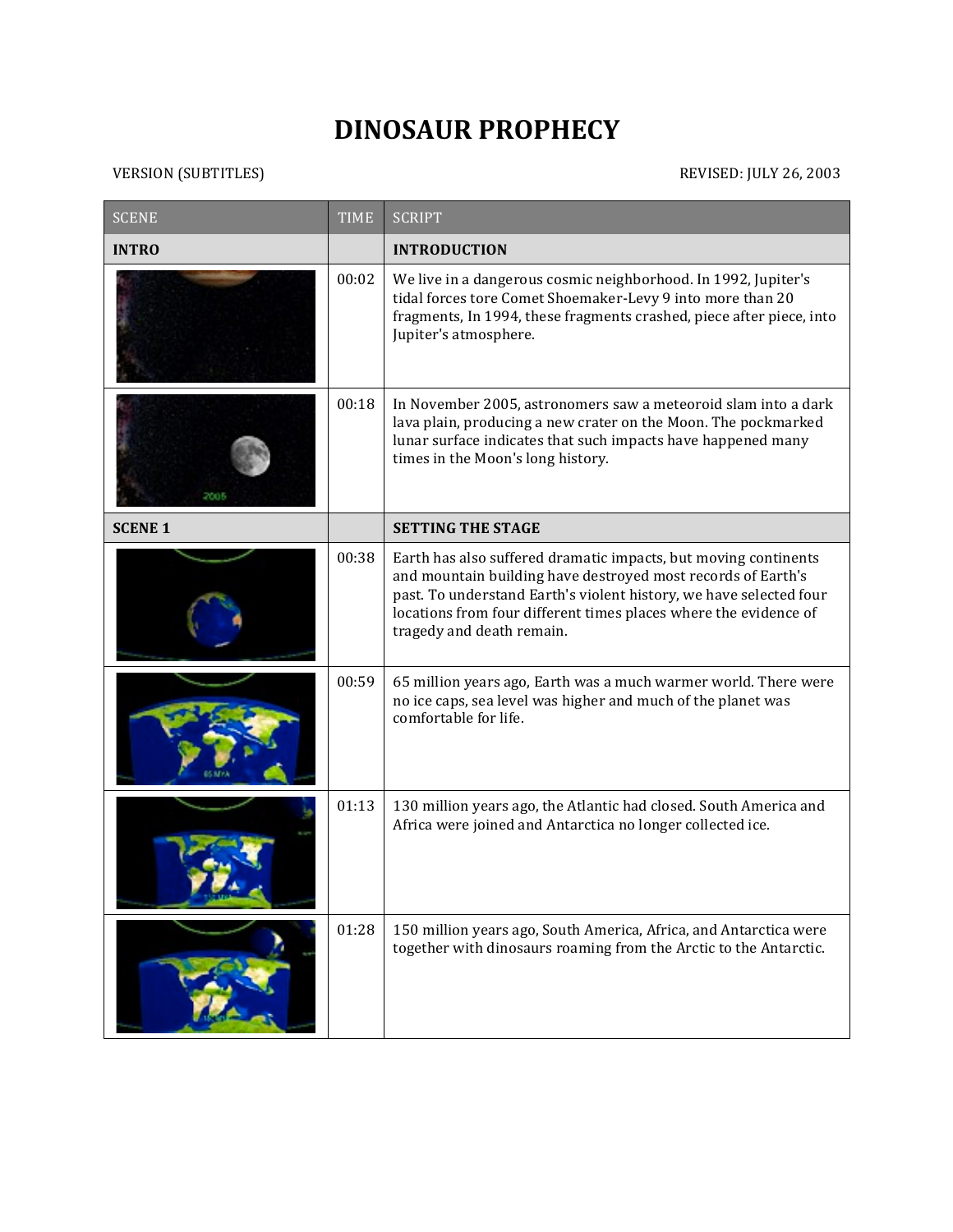|                              | 01:42 | 210 million years ago, all the continents belonged to a single great<br>super-continent called Pangaea.                                                                                                                                                                                                                                                                                          |
|------------------------------|-------|--------------------------------------------------------------------------------------------------------------------------------------------------------------------------------------------------------------------------------------------------------------------------------------------------------------------------------------------------------------------------------------------------|
|                              | 01:49 | The first dinosaurs appeared in Pangaea in the Triassic Some were<br>fierce two-legged carnivores that may have hunted in packs.                                                                                                                                                                                                                                                                 |
|                              | 02:00 | The largest dinosaurs that ever lived flourished in the favorable<br>climate of the late-Jurassic.                                                                                                                                                                                                                                                                                               |
|                              | 02:06 | By the early Cretaceous, dinosaurs with feathers and light hollow<br>bones shared the planet with their feathered cousins, the birds.                                                                                                                                                                                                                                                            |
|                              | 02:15 | As the Cretaceous ended, some dinosaurs developed bony heads<br>while others grew specialized arms. Except for the birds, all of<br>these well-adapted and successful dinosaurs vanished, and in their<br>disappearance, we find clues about our own future.                                                                                                                                     |
| <b>TITLES</b>                |       | <b>OPENING TITLES</b>                                                                                                                                                                                                                                                                                                                                                                            |
|                              | 02:38 | The Immersive Earth Project Presents                                                                                                                                                                                                                                                                                                                                                             |
| <sub>Oinosaur Prophecy</sub> |       | The Dinosaur Prophecy                                                                                                                                                                                                                                                                                                                                                                            |
| <b>SCENE 2</b>               |       | <b>DEATH OF A COLONY</b>                                                                                                                                                                                                                                                                                                                                                                         |
|                              | 03:00 | The late Triassic: Ghost Ranch, New Mexico                                                                                                                                                                                                                                                                                                                                                       |
|                              |       | Death of a Colony                                                                                                                                                                                                                                                                                                                                                                                |
|                              |       | Ghost Ranch, New Mexico hides one of the world's oldest and best-<br>preserved dinosaur graveyards buried under layers of sand and<br>mud, turned to stone. Layers of various colors show different<br>weathering and different types of rock with younger rock strata<br>usually resting on top of older layers. These layers show that this<br>area had cycles of severe drought and flooding. |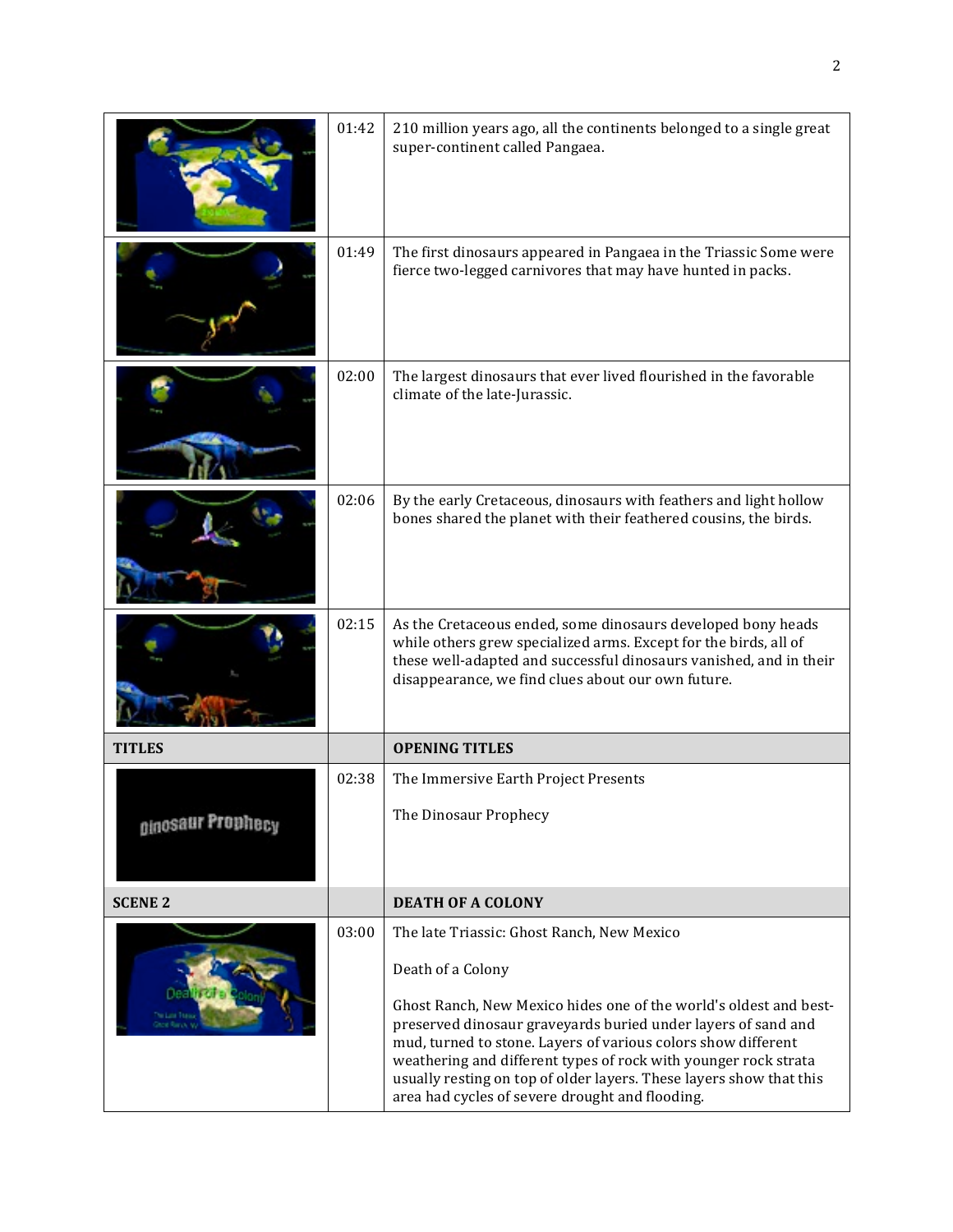|                | 03:37 | To uncover the graveyard here, we must dig excavating where<br>nature has revealed dark red siltstone a desert tomb 210 million<br>years old. This graveyard preserves one of the oldest known<br>dinosaurs in North America a meat-eater called Coelophysis.        |
|----------------|-------|----------------------------------------------------------------------------------------------------------------------------------------------------------------------------------------------------------------------------------------------------------------------|
|                | 03:55 | This rock layer has yielded over 1,000 individual fossils, almost all<br>Coelophysis. For some reason these dinosaurs gathered together,<br>perhaps looking for water, and then died together.                                                                       |
|                | 04:08 | Lab inspection of slabs reveals that the adult Coelophysis was about<br>the size of a large dog a fast and deadly predator with powerful<br>hind legs and a long slender body.                                                                                       |
|                | 04:19 | The long narrow skull houses a mouth filled with sharp serrated<br>teeth and a double-hinged lower jaw for slicing prey. It ate almost<br>anything it could catch - including other Coelophysis!                                                                     |
|                | 04:34 | The arrangement of these fossils and the sandy siltstone around<br>them suggests that they collected like a logjam in a river. However<br>the extreme arch of these spines and necks shows that the bodies<br>dried out after death, but before their watery burial. |
|                | 04:52 | From these slabs we can imagine a group of Coelophysis searching<br>for water or food and then trapped by a devastating flood.                                                                                                                                       |
|                | 04:59 | Current evidence only hints at the cause of death. It may have been<br>drowning in a flash flood or dying of thirst as the land turned to<br>desert.                                                                                                                 |
| <b>SCENE 3</b> |       | <b>DEATH OF AN ECOSYSTEM</b>                                                                                                                                                                                                                                         |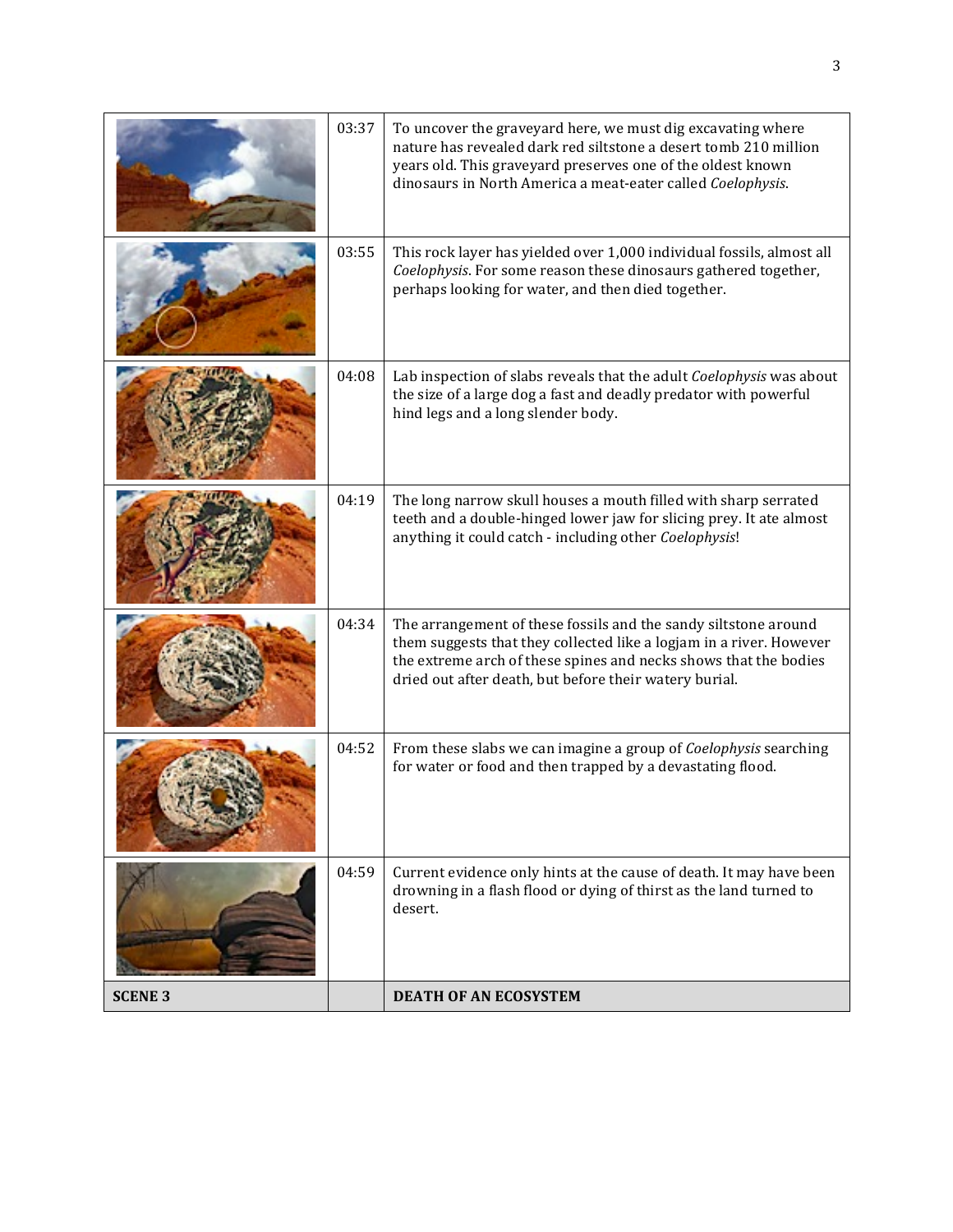|                | 06:25 | The late Jurassic: Dinosaur Monument Quarry, Utah<br>Death of an Ecosystem                                                                                                                                                                                                                                                                                          |
|----------------|-------|---------------------------------------------------------------------------------------------------------------------------------------------------------------------------------------------------------------------------------------------------------------------------------------------------------------------------------------------------------------------|
|                |       | The Green River meanders through Northeastern Utah. 150 million<br>years ago a similar winding river buried thousands of dinosaur<br>bones in sand and gravel.                                                                                                                                                                                                      |
|                | 06:49 | Today this buried sandstone forms one wall of the Dinosaur<br>Monument Quarry, formerly known as the Carnegie Quarry. Within<br>it are more than 1,600 dinosaur bones. Nowhere else on Earth can<br>you stand on the very spot where dinosaurs once lived and see so<br>many of their bones still in their final resting place.                                     |
|                | 07:12 | Bones show how the dinosaurs looked. Footprints tell how they<br>behaved. Drawn to shallow lakes and meandering streams, huge<br>dinosaurs left their prints to dry and harden in fine-grained mud.<br>Later water washed sediment over the tracks protecting and<br>preserving them.                                                                               |
|                | 07:32 | A sauropod weighing well over 10 tons made these footprints. This<br>dinosaur walked on four huge feet each making a deep print in the<br>mud.                                                                                                                                                                                                                      |
|                | 09:54 | Over time, the sea flooded this valley, closing this chapter in the<br>dinosaur story.                                                                                                                                                                                                                                                                              |
| <b>SCENE 4</b> |       | <b>DEATH OF A COMMUNITY</b>                                                                                                                                                                                                                                                                                                                                         |
|                | 10:01 | The Early Cretaceous: Liaoning, China<br>Death of a Community                                                                                                                                                                                                                                                                                                       |
|                |       | Located in northeastern China, Liaoning is famous for farmland and<br>factories and for some of the most important fossil beds in the<br>world. Two vertical walls define this famous excavation site. A<br>large metal and glass structure has been built to preserve a section<br>of this historic quarry and to display fossils just as they were<br>discovered. |
|                | 10:39 | On the quarry wall inside, dark layers represent lava ash, deposited<br>between other sediments. These rocks are called paper shales<br>because each layer is as thin as a sheet of tissue paper.                                                                                                                                                                   |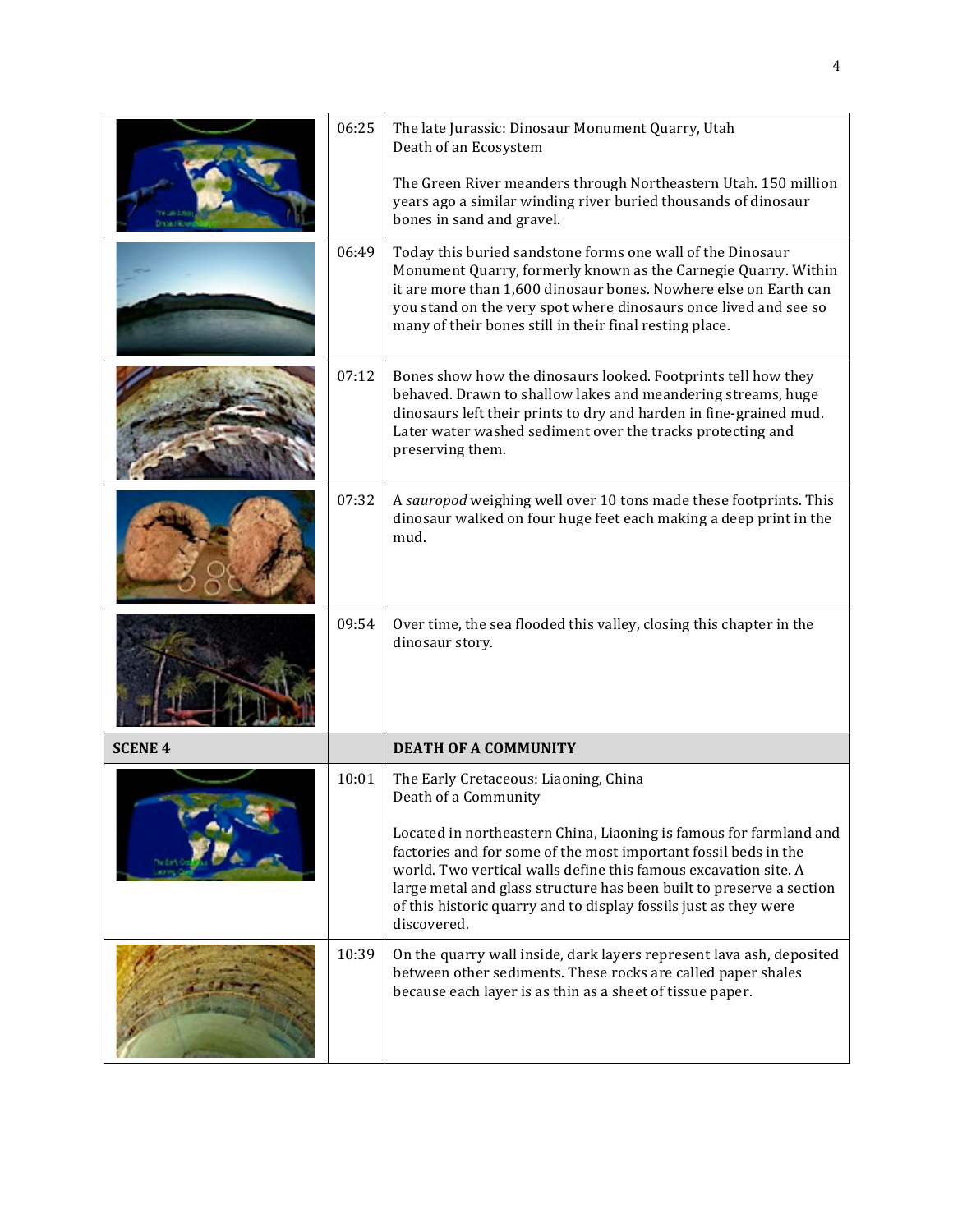| 10:53 | Some of the most spectacular specimens were crushed flat by the<br>ash. Instead of mounting these dinosaurs as standing skeletons, we<br>must imagine how they would look if they could crawl, swim, or fly<br>out of the stone slabs.                                                                                                                                                                                                                                                                                                                                                                                                    |
|-------|-------------------------------------------------------------------------------------------------------------------------------------------------------------------------------------------------------------------------------------------------------------------------------------------------------------------------------------------------------------------------------------------------------------------------------------------------------------------------------------------------------------------------------------------------------------------------------------------------------------------------------------------|
| 11:06 | All kinds of animals and plants have been found here. Fish, leaves,<br>and insects are the most common, but frogs, lizards and turtles<br>thrived here as well.                                                                                                                                                                                                                                                                                                                                                                                                                                                                           |
| 11:21 | This quarry is most famous for its birds and non-flying feathered<br>dinosaurs. More than a dozen true birds have been identified. Some<br>of the non-flying dinosaurs have feathers that look like those on<br>modern birds. The ash even preserved the long intricate tail<br>feathers of this Confuciusornis. These fossil imprints tell each<br>feather's shape, but not its color. The Liaoning Museum of<br>Paleontology displays models showing feathered dinosaurs with<br>the coloration of modern birds. These models also show that the<br>feathers needed for flight evolved long before feathered dinosaurs<br>began to fly. |
| 12:04 | Using the richness and detail of these fossil imprints, the American<br>Museum of Natural History has reproduced the forest of Liaoning.<br>This is the marshy shore of a giant lake. Primitive birds fly<br>overhead, while other feathered dinosaurs climb the trees.<br>In the distance a volcano rumbles.                                                                                                                                                                                                                                                                                                                             |
| 12:24 | Chasing food on the forest floor is the Sinornithosaurus, a small<br>relative of the Allosaurus with real feathers on both fore and hind<br>limbs. Feathers probably kept this dinosaur warm.                                                                                                                                                                                                                                                                                                                                                                                                                                             |
| 12:39 | The Microraptor Gui is a very birdlike dinosaur that also has<br>feathers on all four limbs. It may have glided from tree to tree like a<br>flying squirrel.                                                                                                                                                                                                                                                                                                                                                                                                                                                                              |
| 12:52 | Closer to the volcano, we find the nest of a Confuciusornis. This is<br>the most common bird found in Liaoning. It might have laid eggs in<br>a nest just as modern birds do and protected its nest from<br>predators.                                                                                                                                                                                                                                                                                                                                                                                                                    |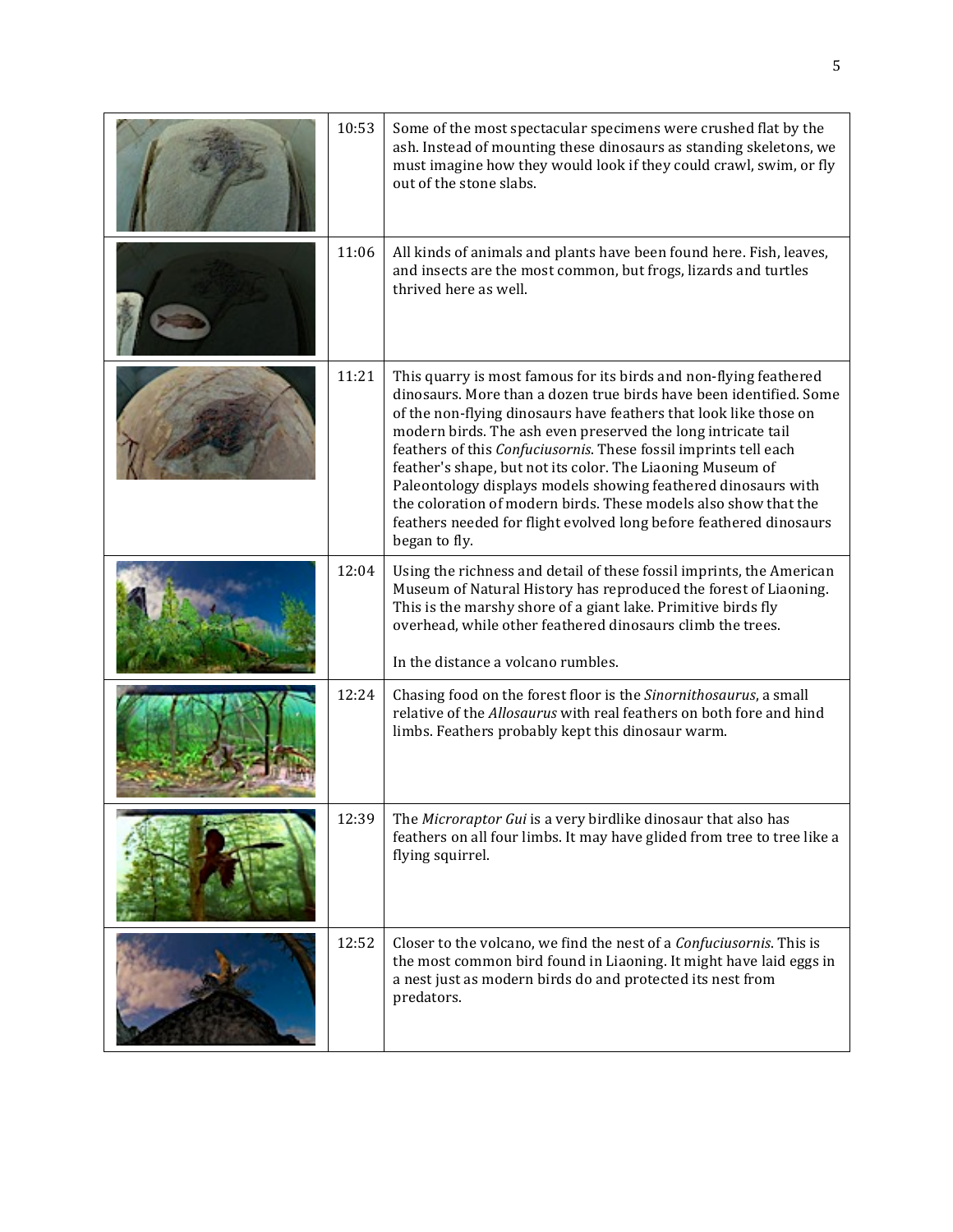|                | 13:06 | Birds like the Confuciusornis evolved from a feathered dinosaur<br>millions of years before this scene. Fossils show that birds and<br>other feathered dinosaurs like this Graciliraptor lived at the same<br>time and would have interacted as they searched for food in the<br>shadow of a great volcano.                                                                                                                                                                         |
|----------------|-------|-------------------------------------------------------------------------------------------------------------------------------------------------------------------------------------------------------------------------------------------------------------------------------------------------------------------------------------------------------------------------------------------------------------------------------------------------------------------------------------|
|                | 13:30 | Although these flying and non-flying dinosaurs were predator and<br>prey, their real enemy towered in the distance.                                                                                                                                                                                                                                                                                                                                                                 |
| <b>SCENE 5</b> |       | <b>DEATH OF ALL DINOSAURS</b>                                                                                                                                                                                                                                                                                                                                                                                                                                                       |
|                | 14:52 | The late Cretaceous: The Badlands of North Dakota<br>Death of All Dinosaurs<br>Sixty-five million years ago, a sudden and catastrophic event may                                                                                                                                                                                                                                                                                                                                    |
|                |       | have caused the disappearance of all dinosaurs in a blink of<br>geologic time. In the Badlands of southwestern North Dakota,<br>scientists have found a site with a continuous fossil record of the<br>time when the dinosaurs vanished.                                                                                                                                                                                                                                            |
|                | 15:20 | A mysterious orange layer in the rock strata forms a boundary The<br>mudstone below it represents a floodplain deposit and contains the<br>bones of many dinosaurs. In the orange layer are small glass balls<br>that may have fallen through the atmosphere. A microscope shows<br>quartz fragments shocked by an explosion. The orange soil is rich<br>in iridium perhaps from a volcano or perhaps from outer space.<br>Above it, the non-flying dinosaurs have all disappeared. |
|                | 15:59 | The Pioneer Trails Regional Museum in Bowman, North Dakota<br>houses thousands of fossils from below and above this orange<br>layer. These leaves are from plants that nourished the dinosaurs.<br>Above the orange layer, these plants vanished replaced by new<br>plants adapted to a new environment.                                                                                                                                                                            |
|                | 16:21 | While the dinosaurs died, this aquatic turtle thrived. A white<br>plaster cast preserves its fragile shell. Turtles as large as small<br>dinosaurs did survive, perhaps because of their reclusive habits or<br>scavenger diet.                                                                                                                                                                                                                                                     |
|                | 16:39 | Unlike the turtle, the Triceratops died. Today we can see the frill<br>and one horn of a triceratops protruding from the rock layer.<br>Perhaps the complete skull is still buried in the hillside. In the lab,<br>curators restore a Triceratops frill and horn. These fossils are from<br>the Triceratops found closest to the orange layer. Each piece must<br>be carefully positioned to determine the size and condition of<br>North Dakota's last dinosaur.                   |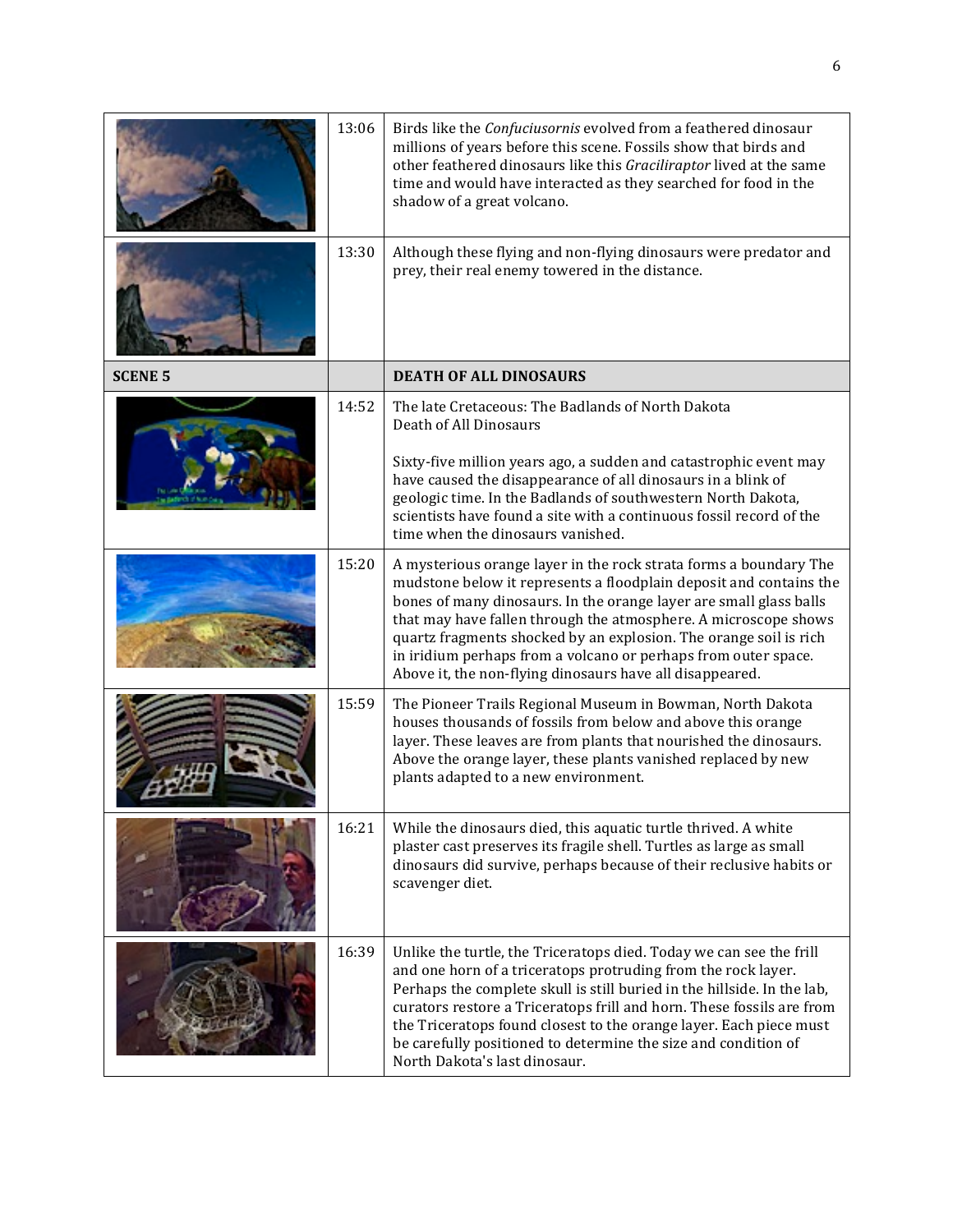|                | 17:12 | Small fossils from many dinosaurs tell us about the behavior of<br>individuals and the health of a community. This dinosaur dung<br>contains the remains of the last meal of a Tyrannosaurus rex and<br>includes a T-rex tooth. Either this dinosaur swallowed its own<br>tooth or was eating another T-rex before it died. Teeth reveal much<br>about the T-Rex, Grooves in the outer edge of this T-rex rib were<br>made by teeth of another T-rex further evidence that T-rexes did<br>eat each other. Most isolated T-rex teeth found here are from<br>juveniles, rather than adults indicating a healthy Tyrannosaurus rex<br>population with many young.                      |
|----------------|-------|-------------------------------------------------------------------------------------------------------------------------------------------------------------------------------------------------------------------------------------------------------------------------------------------------------------------------------------------------------------------------------------------------------------------------------------------------------------------------------------------------------------------------------------------------------------------------------------------------------------------------------------------------------------------------------------|
|                | 18:00 | These fossils show what life was like before the mysterious orange<br>layer fell from the sky, 65 million years ago.                                                                                                                                                                                                                                                                                                                                                                                                                                                                                                                                                                |
|                | 18:15 | Far south of the Dakotas, a 10-kilometer wide asteroid raced<br>toward Earth. Its plunge through the atmosphere created<br>temperatures hotter than the Sun's surface. It landed in a shallow<br>sea of sulfur-rich rock producing a sulfuric acid rain strong enough<br>to burn skin. Because of the low impact angle, much of the debris<br>flew down range toward North America. Oxygen levels in the air<br>were 10% higher than today fueling fires all over the continent.                                                                                                                                                                                                    |
|                | 18:52 | In the Badlands, a wall of darkness rolled in from the south, filling<br>the entire sky. Soon a rain of burning rock set fire to the forests.<br>Soot and floating ash could have blotted out the Sun for months,<br>possibly years. The fallout contained glass balls, shocked quartz<br>and iridium-rich debris all deposited in an orange layer.                                                                                                                                                                                                                                                                                                                                 |
|                | 19:15 | Up to 70% of all species, including the non-flying dinosaurs<br>perished leaving only their bones behind as a warning.                                                                                                                                                                                                                                                                                                                                                                                                                                                                                                                                                              |
| <b>SCENE 6</b> |       | <b>HOPE FOR HUMANITY</b>                                                                                                                                                                                                                                                                                                                                                                                                                                                                                                                                                                                                                                                            |
|                | 19:37 | Disasters challenge us today, but we have better eyes for warning<br>and more options for action. High overhead NASA and NOAA<br>satellites watch the Earth for storms, floods, and signs of volcanic<br>eruptions. We can see ice caps retreating, rainforests disappearing,<br>temperate forests increasing, and changes in ocean currents. We<br>look for temperature changes on land and sea and measure<br>atmospheric levels of greenhouse gases. We monitor forest fires,<br>volcanic plumes, and tsunami waves. We can track hurricanes from<br>tropical storms to landfall. Each year we know more about the<br>condition of our world and are more prepared for survival. |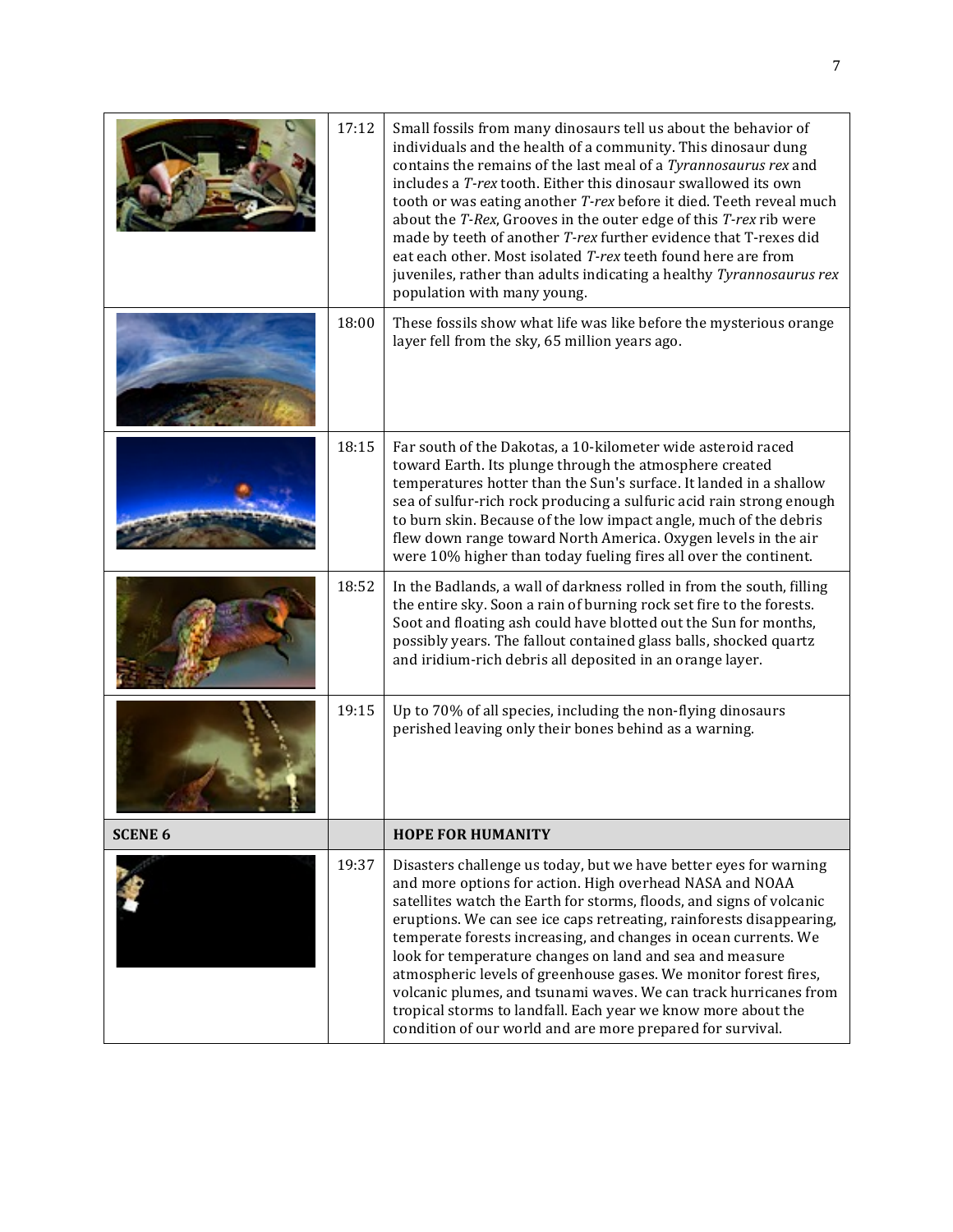|                                | 20:22 | While satellites watch the Earth, astronomers search space, looking<br>for approaching asteroids. In 2004, they identified a near-Earth<br>asteroid called Apophis a massive boulder wider than three football<br>fields. On April 13, 2029, Apophis will come within 3 Earth<br>diameters of our planet inside the orbit of the highest satellites. An<br>asteroid this large comes this close to Earth only once every 1,500<br>years. |
|--------------------------------|-------|------------------------------------------------------------------------------------------------------------------------------------------------------------------------------------------------------------------------------------------------------------------------------------------------------------------------------------------------------------------------------------------------------------------------------------------|
|                                | 20:56 | In 2036, Apophis has a 1 in 5000 chance of hitting Earth. Scientists<br>are proposing a spacecraft called a gravity tug to nudge Apophis<br>enough to miss our planet this challenging mission must attract the<br>spinning asteroid and drag it very slowly out of our way.                                                                                                                                                             |
|                                | 21:25 | In their deaths, dinosaurs give us a clear warning, we must<br>understand and predict the changes happening on our planet, and<br>guard against threats from space. We are responsible for our own<br>survival.                                                                                                                                                                                                                          |
| <b>CREDITS</b>                 |       | <b>ENDING CREDITS</b>                                                                                                                                                                                                                                                                                                                                                                                                                    |
| Copyright                      | 21:58 | 2006, Rice University                                                                                                                                                                                                                                                                                                                                                                                                                    |
| Narration                      |       | Jim Bratton                                                                                                                                                                                                                                                                                                                                                                                                                              |
| Music and Score                |       | Shai Fishman                                                                                                                                                                                                                                                                                                                                                                                                                             |
| Written & Directed By          |       | <b>Carolyn Sumners</b>                                                                                                                                                                                                                                                                                                                                                                                                                   |
| Video Production               |       | Adam Barnes,<br>Tony Butterfield,<br>Kerry Handron,<br>Sybilmedia                                                                                                                                                                                                                                                                                                                                                                        |
| <b>Dinosaur Animation</b>      |       | <b>Home Run Pictures</b>                                                                                                                                                                                                                                                                                                                                                                                                                 |
| Director                       |       | Tom Casey                                                                                                                                                                                                                                                                                                                                                                                                                                |
| Modeling/Aniimation            |       | Gerry Crouse                                                                                                                                                                                                                                                                                                                                                                                                                             |
| Texturing                      |       | Phillipe Velasquez                                                                                                                                                                                                                                                                                                                                                                                                                       |
| <b>Volcano Effects</b>         |       | Vic Defina                                                                                                                                                                                                                                                                                                                                                                                                                               |
| <b>Water Effects</b>           |       | Paul Murtha                                                                                                                                                                                                                                                                                                                                                                                                                              |
| Scene R&D                      |       | Tom Nypaver                                                                                                                                                                                                                                                                                                                                                                                                                              |
| Rendering                      |       | Dana Berry                                                                                                                                                                                                                                                                                                                                                                                                                               |
| <b>Audio Production</b>        |       | Fish-i-Studios<br>Avela Corporation                                                                                                                                                                                                                                                                                                                                                                                                      |
| <b>Working Paleontologists</b> |       | <b>Pioneer Trails Museum</b>                                                                                                                                                                                                                                                                                                                                                                                                             |
| <b>Students with Dinosaur</b>  |       | Alex Casey<br><b>Warren Casey</b>                                                                                                                                                                                                                                                                                                                                                                                                        |